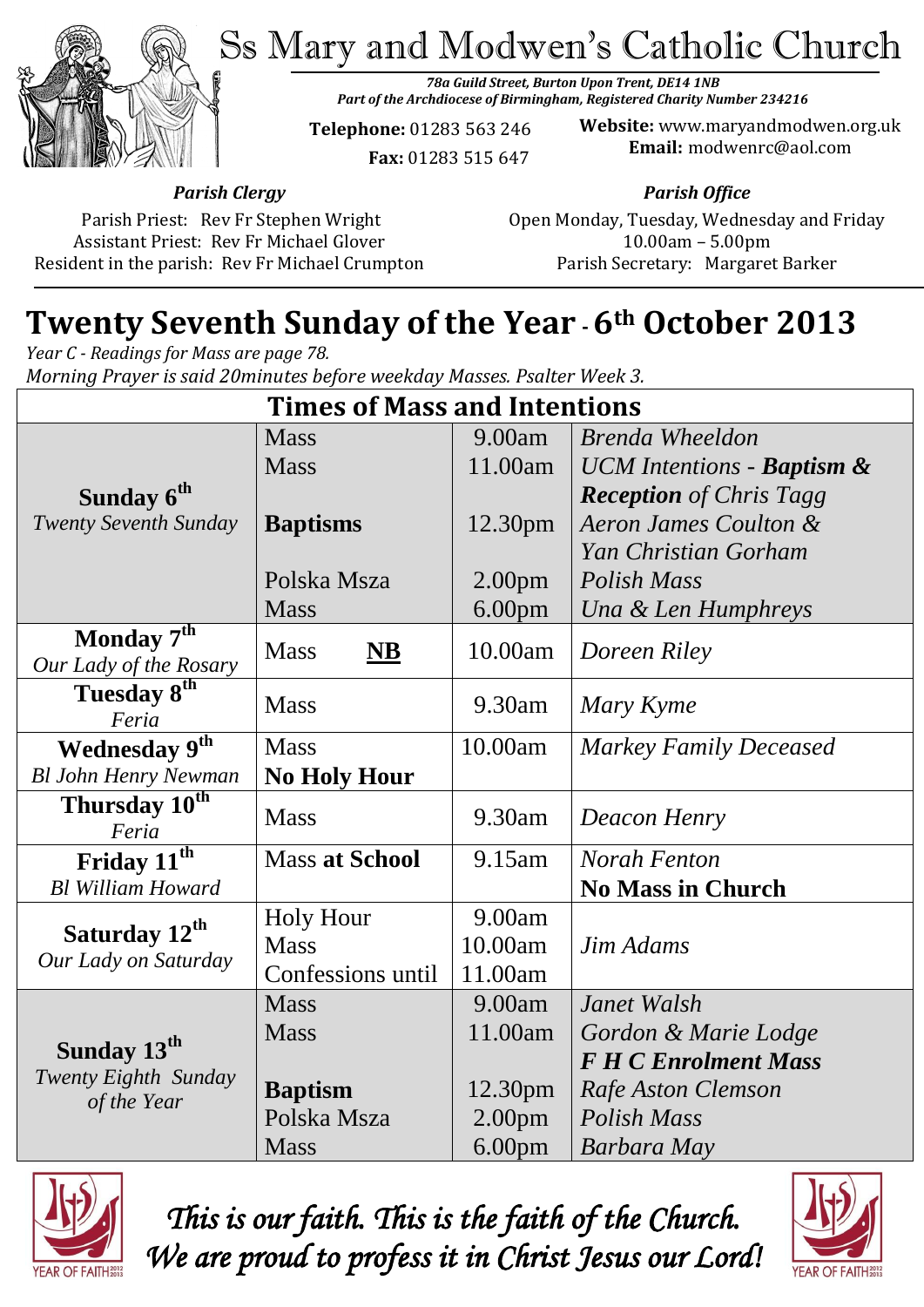#### **Please pray for all the sick and housebound of the Parish:**

Kathleen Benson, David Hughes, Eileen Lee, Pat Bolton, Mary Burnside, David Hastilow, Maureen & Sidney Parker, Irene Hill, Olive Wilson, Eve Goode, Sarah Pursglove, Marjorie Staley, Marie Gibson, Martin Halligan, Martin Goddard, Merlin Joseph, Mary Hyde, Baby Katie, Betty Gould, Michael Wright, Tony Kerr-Delworth, Fr Bernard Shaughnessy, Mary Conway, Baby Tomasz Weedon, Kay Elizabeth Webster, Kirsty Freeman, Peter Hunt, Jonjo Finnegan, Michael Cobley, Russ Simpson, Brian Baldock, Joe & Marg Emery, Baby Niamh Rodriguez, Sylvia Breen, John Wain, Fr Rob Taylerson, Bob Holland, David Priest, Baby James Kersey, Baby Elsie Mae Freeman, Jean Jackson, Sr Mary Lobo, George Swann, Anne Cope.

### **Lord Grant Eternal Rest to those who have died recently:**

Zoe. Philip Taylor.

**Offertory Collection:** £366.34 (non Gift Aid); £399.90 (Gift Aid) Standing orders £460 (Gift Aid) thank you for your generosity.

Sr Mary – Myanmar Art Materials – £ 687.99 Building & Development Fund running total: £24,297.72

This Weekend – Retiring Collection – CAFOD Next Weekend – Second Collection – Building & Development Fund  $20<sup>th</sup>$  October – Retiring Collection – APF World Missions

# **For Next Sunday: -**

G Marshment, R Taylor, N Townsley **EUCHARISTIC MINISTERS** Sunday – Rev Fr Thomas Williams

J Joseph, J Fisher, M Noble Monday – Rev Fr William Wilton D Kiely, L Stuart Tuesday – Rev Fr Stephen Wright L Farrington, K Farrell, A Dyche Wednesday – Rev Fr Robert Wright **TEA & COFFEE** Thursday – Rev Fr Zbigniew Zieba

# **CASHIERS**

Sarah & Marc

# **CHURCH CLEANING**

Rosemary & Jane D **FLOWERS**  Irena & Monica

#### **Please Pray for the Priests READERS and Seminarians of the Diocese:**

Rose & Beckie Friday – Rev Fr Ton Zwart Mena & Denis Saturday – Stuart Abram John & Cathy Sunday Next – Simon Baker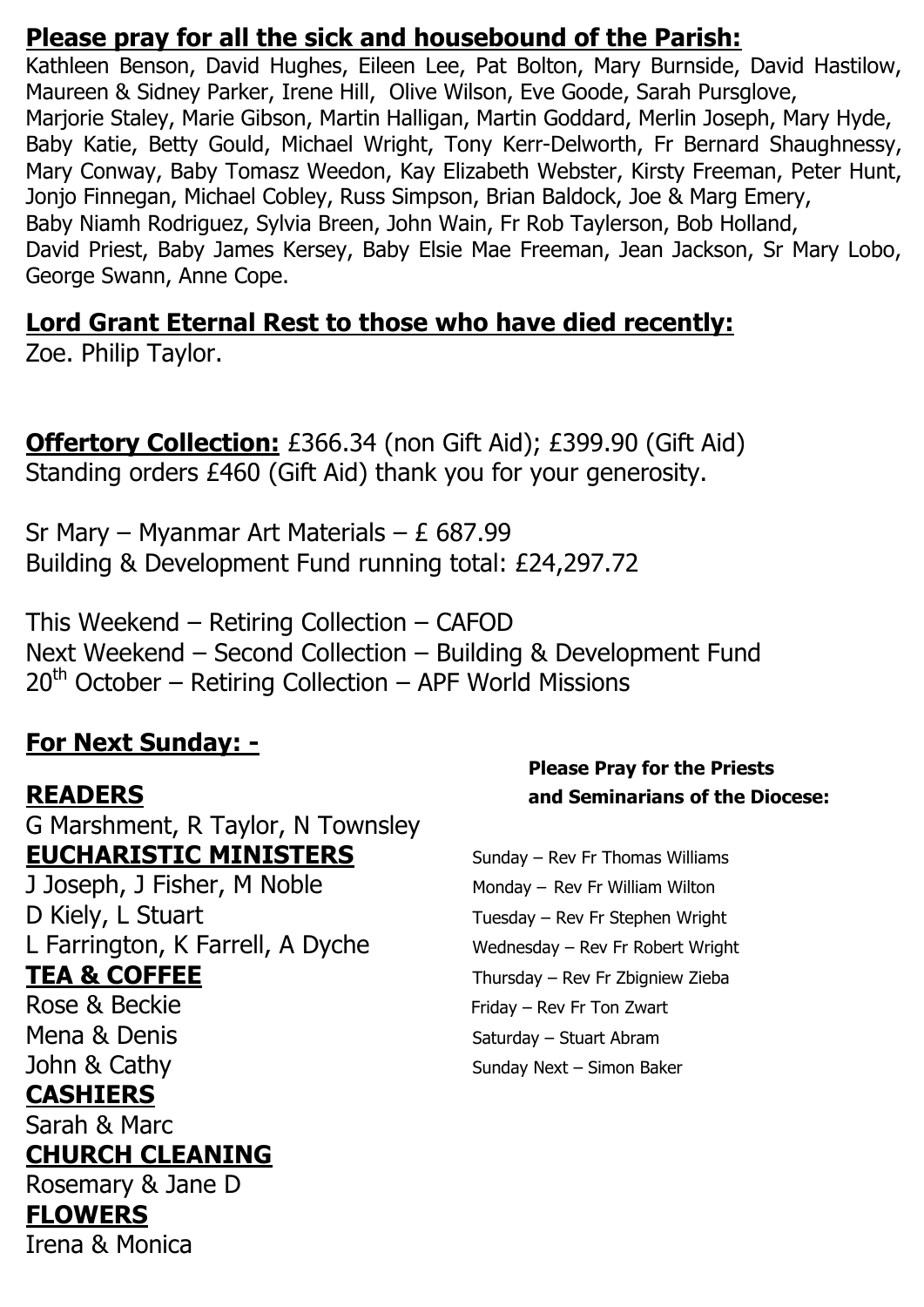**CHRISTOPHER TAGG:** Our prayerful congratulations to Christopher Tagg who will be baptised, confirmed and make his first Holy Communion at the 11am Mass this Sunday.

**OUR LADY OF THE ROSARY:** The memorial is celebrated on Monday and is the reason October is traditionally seen as a month in prayer with Our Lady. May she intercede for us all.

**BLESSED JOHN HENRY NEWMAN:** His feast is on Wednesday. Please pray for the cause of his Canonisation and that of Blessed Dominic Barberi who received him into the Catholic Church.

# **THANK YOU:**

Very many thanks to all for your generosity which I am sure will enable many children to work trough their trauma and have a more carefree, happy childhood. Please keep me in your prayers while I am in Myanmar. Sr Mary **CAFOD COLLECTION:** The retiring collection today is for CAFOD. Gift Aid & Direct Debit envelopes are available at the back of Church. Please Gift Aid your donation if you are able to.

**PRAYER CARDS:** As part of The Year of Faith and the New Evangelisation The Bishops are inviting all in the Church to reflect prayerfully as to how we can all invite and encourage all Catholics to attend Sunday Mass regularly. To begin with we have prepared some prayer cards for us to take away and use to root our reflections and actions in the love of the Lord. Please do take a prayer card, and pray for all our brothers & sisters who do not attend Mass regularly. **PARISH LOTTERY:** Last week 92 numbers played. Winning Number - 64, Pat McKeown - £46.00. Congratulations. Your cheque can be collected this

#### weekend.

**200 CLUB:** Prizes for September 2013 are:

 $1<sup>st</sup> - 22$  - Mrs D Bowen,  $2<sup>nd</sup> - 112 - Mrs$  B Nash, 3rd  $- 80 - Mrs$  S Gotheridge. September Prizes can be collected and subscriptions for 2013 can paid after the 9.00am & 11.00 am Masses **TODAY**, or place subscriptions in an envelope marked with your NAME & NUMBER & hand in at the presbytery.

**YOUNG PEOPLE:** We would like to send at least 2 young people from the parish to Invocation 2013 Face to Face at St Chad's Cathedral on Saturday 12<sup>th</sup> October from 10am - 6.30pm. This is a national gathering of young Catholics and it will be a great event. See the website [www.invocation.org.uk](http://www.invocation.org.uk/) or speak to Fr Michael who will be going to the event.

**PARISH PILGRIMAGE TO ASSISI & UMBRIA:** In the footsteps of St Francis and St Clare of Assisi. August  $3^{rd} - 9^{th}$  2014. Details & booking forms from Parish Office. Deposit required to book a place.

**CATHOLIC TODAY:** Latest Edition available at the back of Church. 50 pence. **BIBLE ALIVE:** October edition available from Stephen Room.